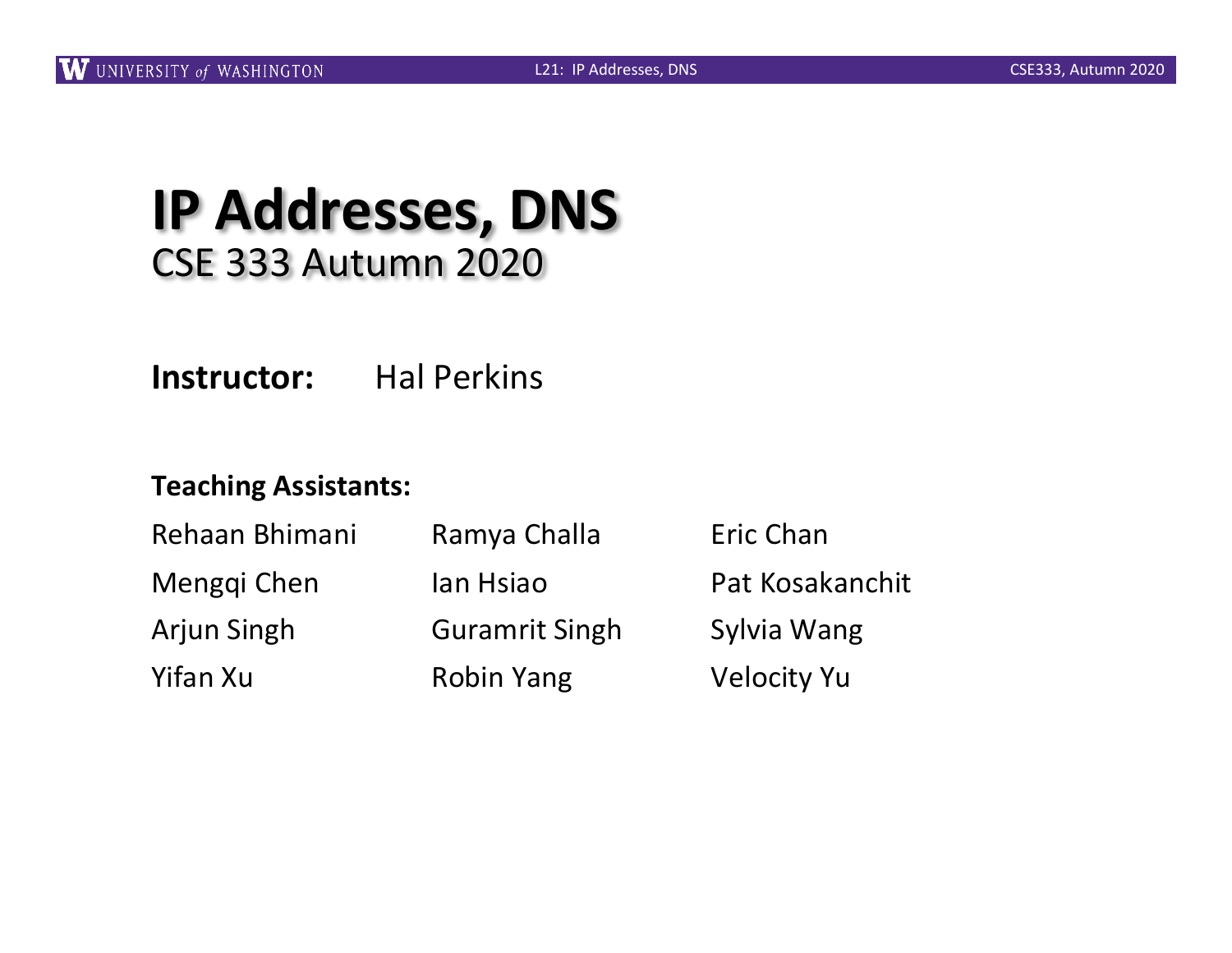## **Lecture Outline**

- <sup>v</sup> **Network Programming**
	- Sockets **API**
	- § **Network Addresses**
	- **DNS Lookup**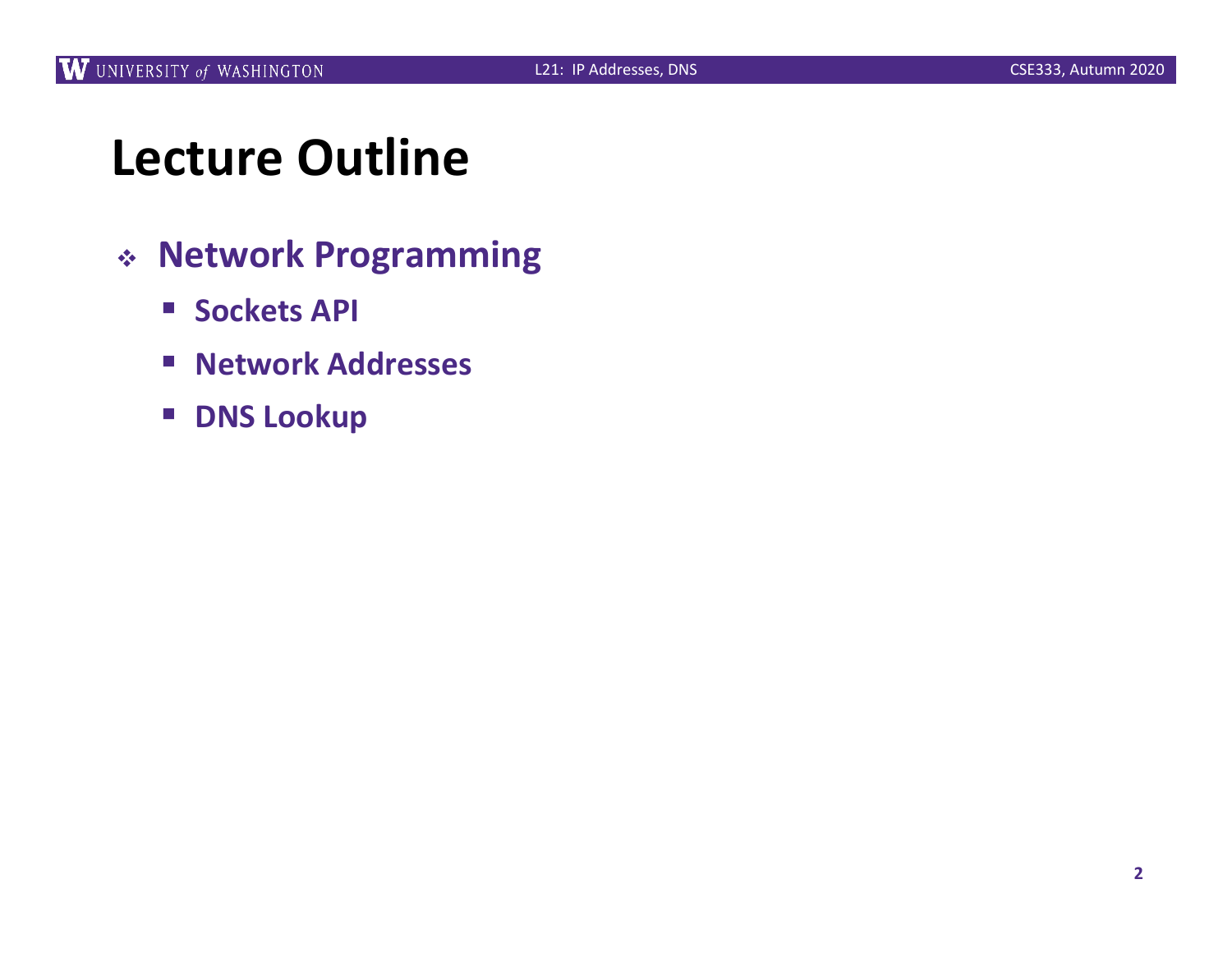## **Files and File Descriptors**

- <sup>v</sup> Remember **open**(), **read**(), **write**(), and **close**()?
	- § POSIX system calls for interacting with files
	- **open** () returns a file descriptor
		- An integer that represents an open file
		- This file descriptor is then passed to **read**(), **write**(), and **close**()
	- Inside the OS, the file descriptor is used to index into a table that keeps track of any OS-level state associated with the file, such as the file position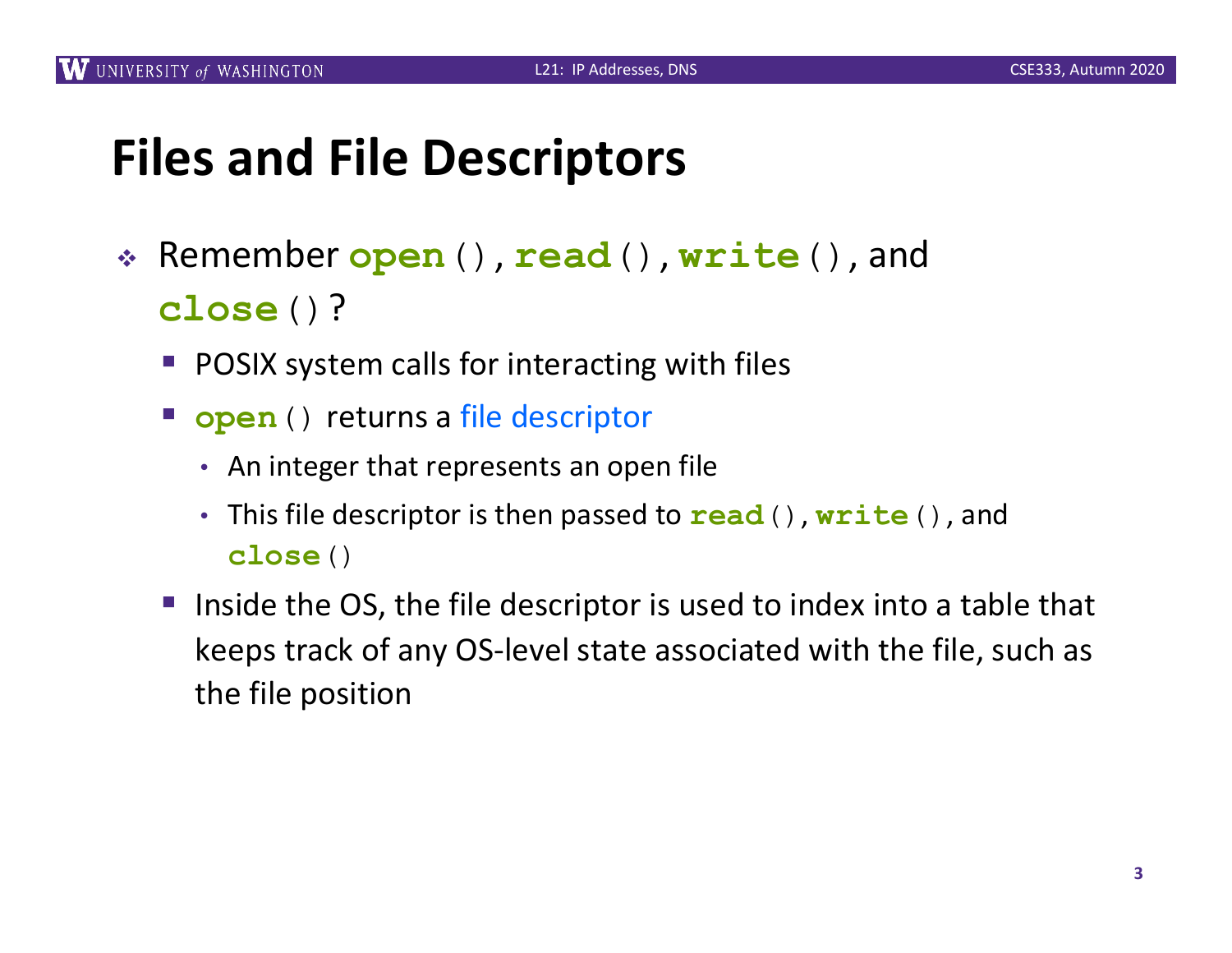## **Networks and Sockets**

- <sup>v</sup> UNIX likes to make *all* I/O look like file I/O
	- § You use **read**() and **write**() to communicate with remove computers over the network!
	- § A file descriptor use for network communications is called a socket
	- Just like with files:
		- Your program can have multiple network channels open at once
		- You need to pass a file descriptor to **read**() and **write**() to let the OS know which network channel to use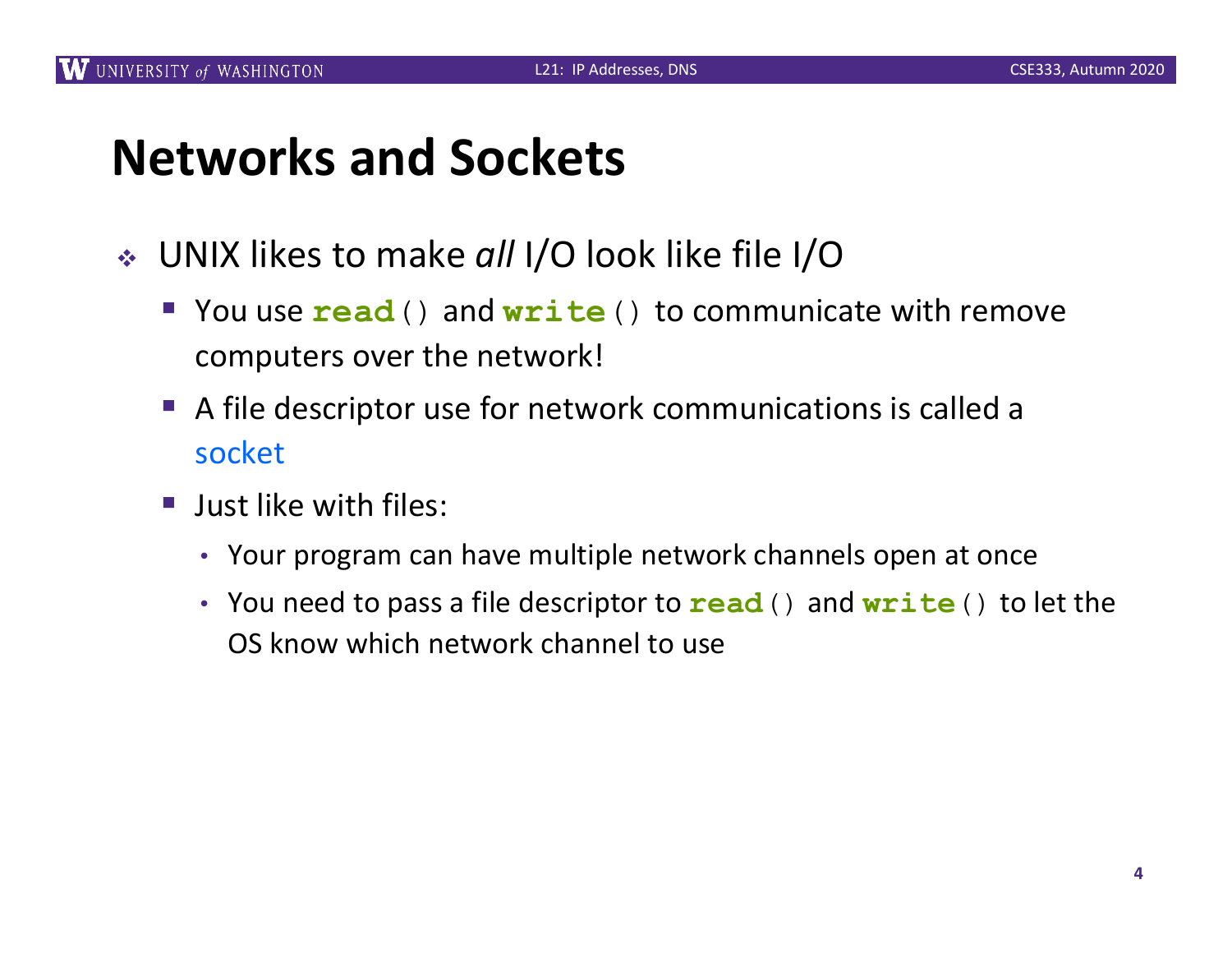

#### OS's File Descriptor Table for the Process

| <b>File</b><br><b>Descriptor</b> | <b>Type</b>          | <b>Connection</b>                                |
|----------------------------------|----------------------|--------------------------------------------------|
| N                                | pipe                 | stdin (console)                                  |
| 1                                | pipe                 | stdout (console)                                 |
| $\overline{2}$                   | pipe                 | stderr (console)                                 |
| 3                                | <b>TCP</b><br>socket | local: 128.95.4.33:80<br>remote: 44.1.19.32:7113 |
| 5                                | file                 | index.html                                       |
| 8                                | file                 | pic.png                                          |
| 9                                | <b>TCP</b><br>socket | local: 128.95.4.33:80<br>remote: 102.12.3.4:5544 |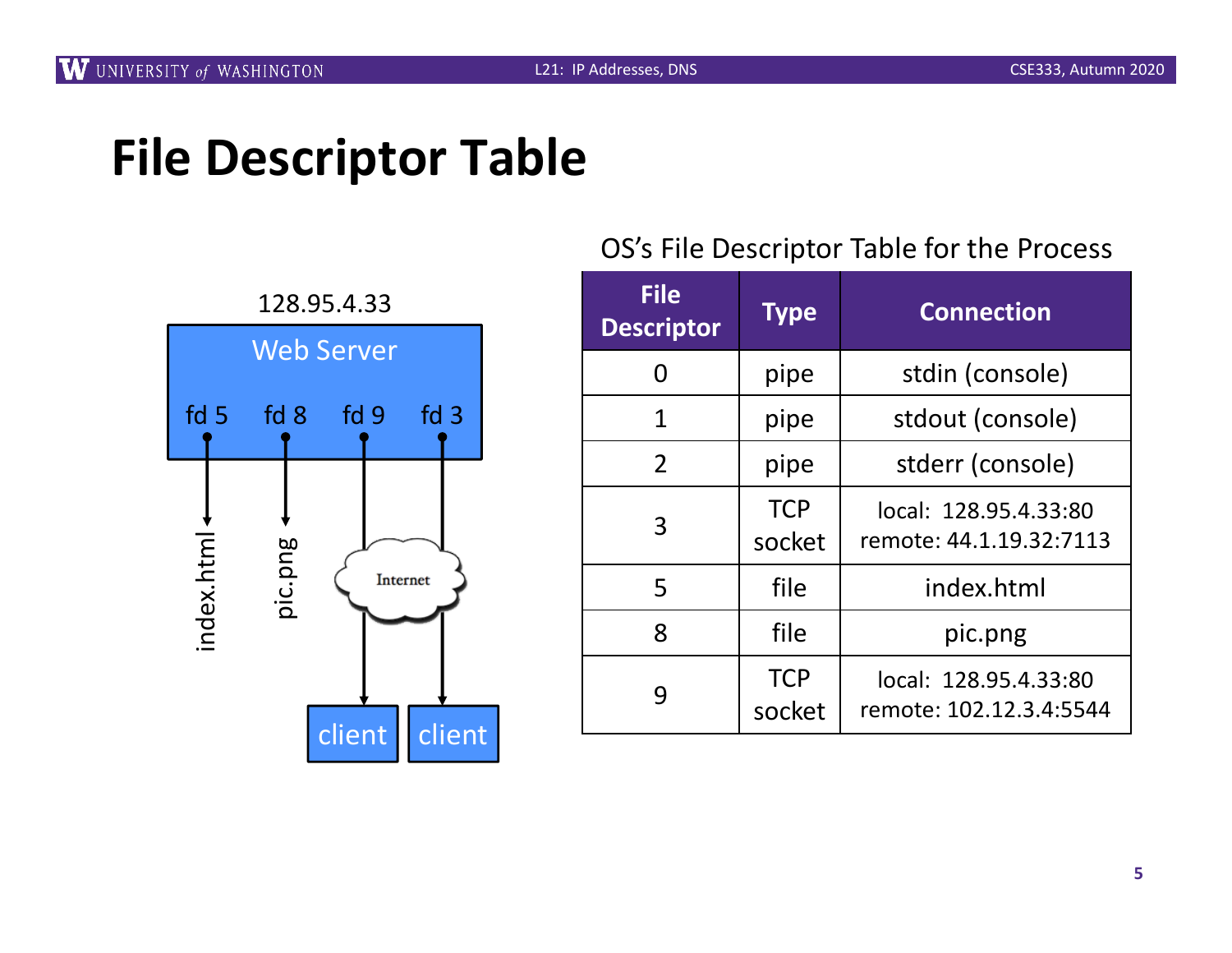# **Types of Sockets**

- <sup>v</sup> Stream sockets
	- § For connection-oriented, point-to-point, reliable byte streams
		- Using TCP, SCTP, or other stream transports

#### <sup>v</sup> Datagram sockets

- For connection-less, one-to-many, unreliable packets
	- Using UDP or other packet transports
- $\div$  Raw sockets
	- For layer-3 communication (raw IP packet manipulation)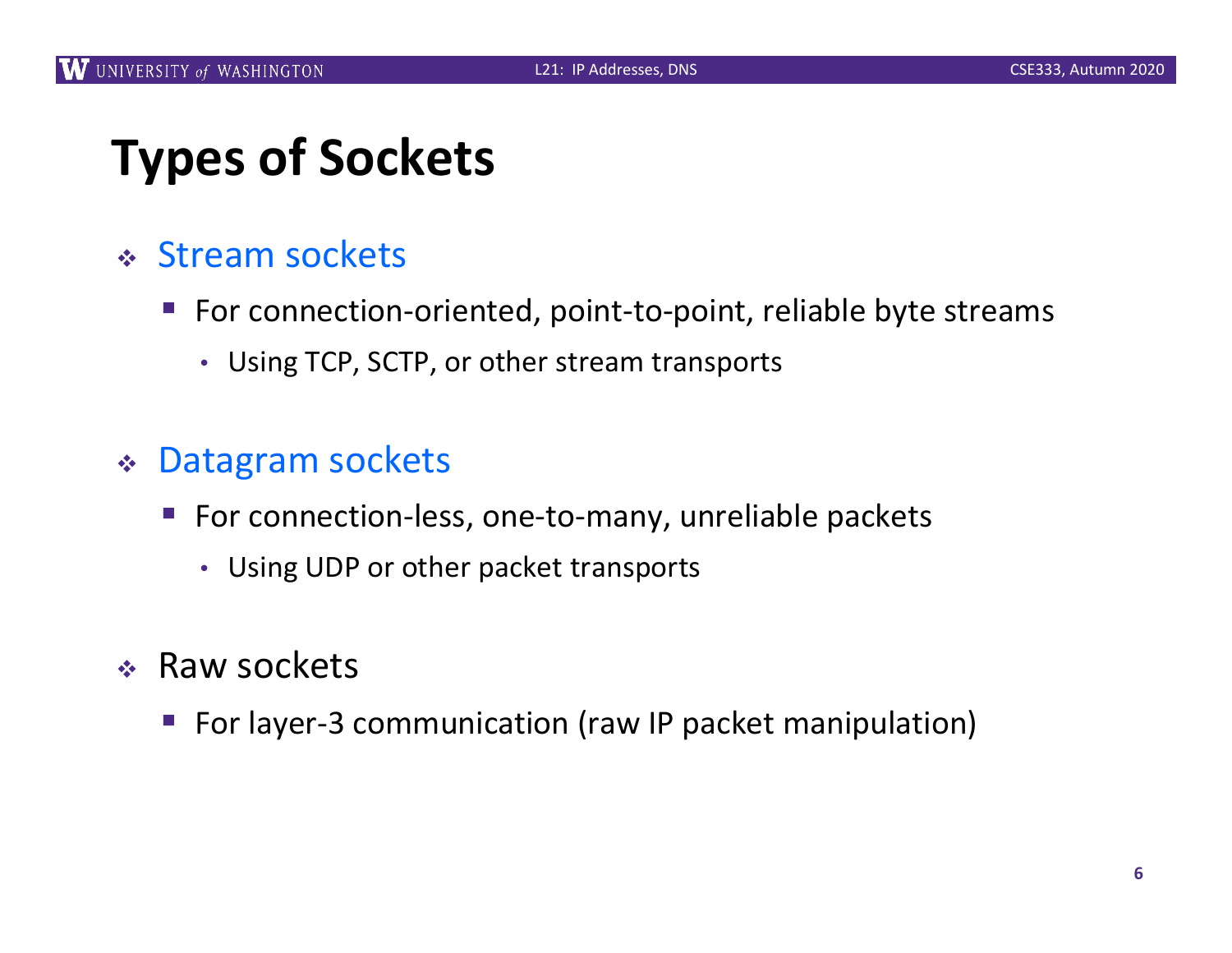## **Stream Sockets**

- ↓ Typically used for client-server communications
	- Client: An application that establishes a connection to a server
	- Server: An application that receives connections from clients
	- § Can also be used for other forms of communication like peer-topeer

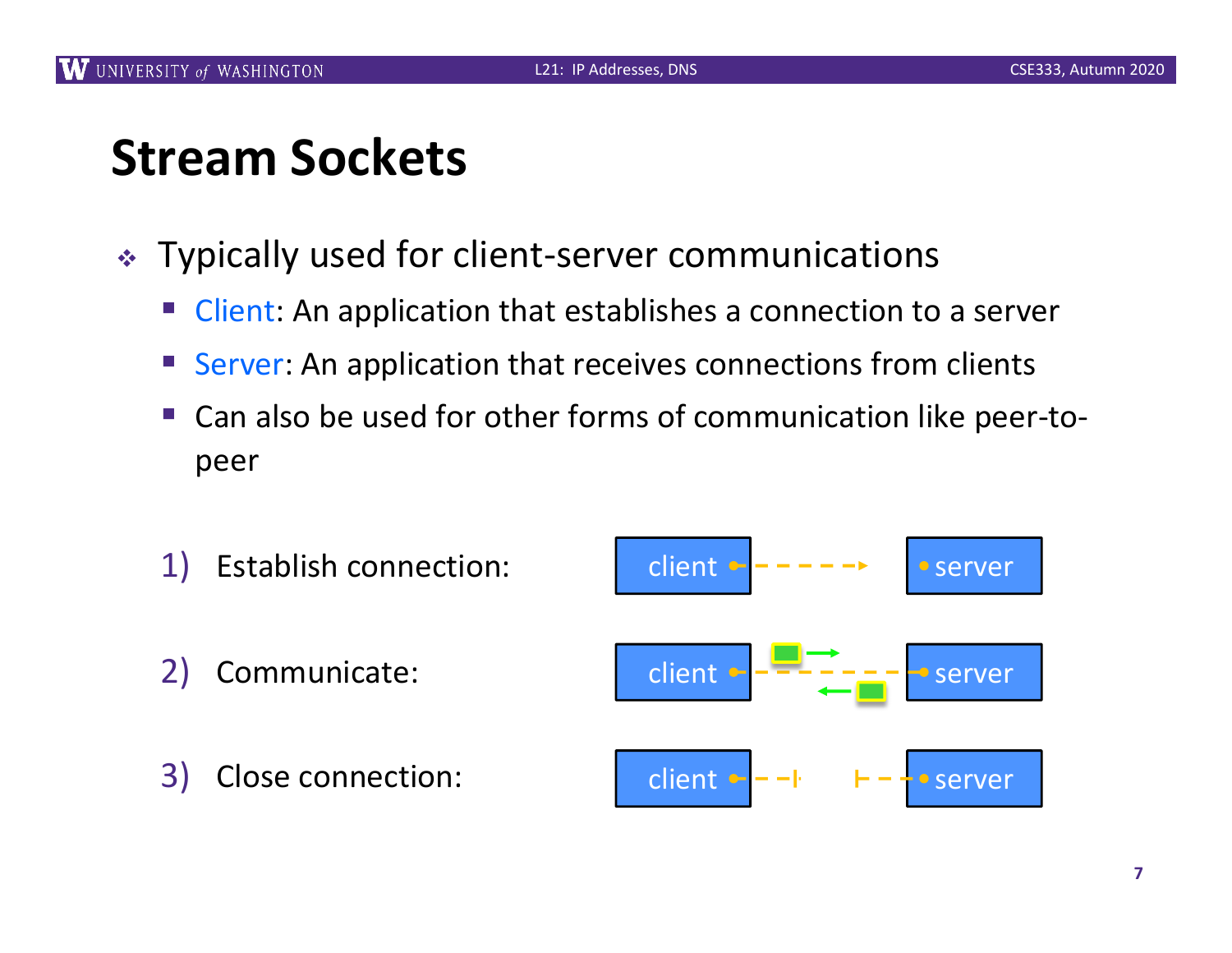## **Datagram Sockets**

- $\triangleleft$  Often used as a building block
	- No flow control, ordering, or reliability, so used less frequently
	- *e.g.* streaming media applications or DNS lookups

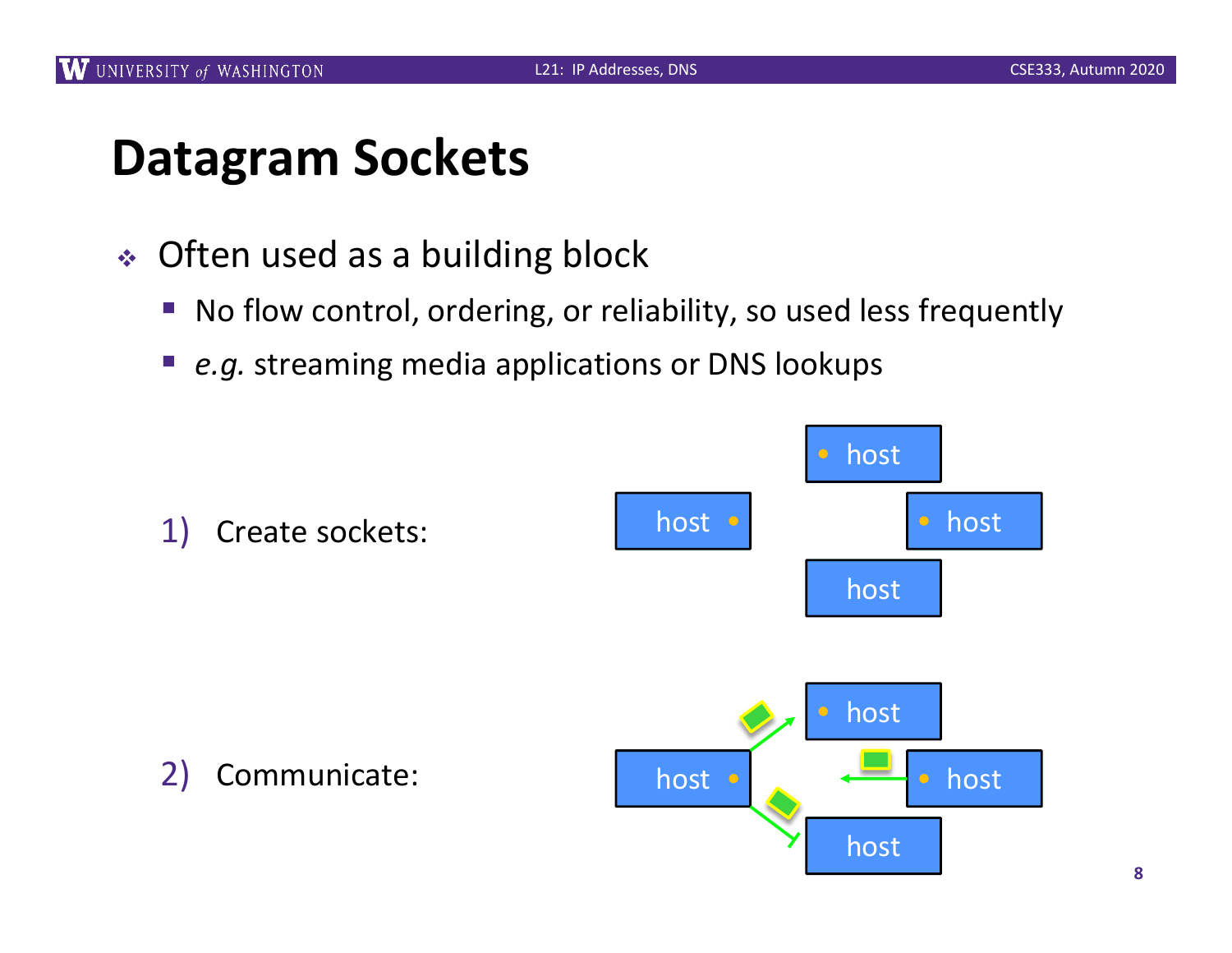## **The Sockets API**

- ◆ Berkeley sockets originated in 4.2BSD Unix (1983)
	- It is the standard API for network programming
		- Available on most OSs
	- Written in C
- <sup>v</sup> POSIX Socket API
	- A slight update of the Berkeley sockets API
		- A few functions were deprecated or replaced
		- Better support for multi-threading was added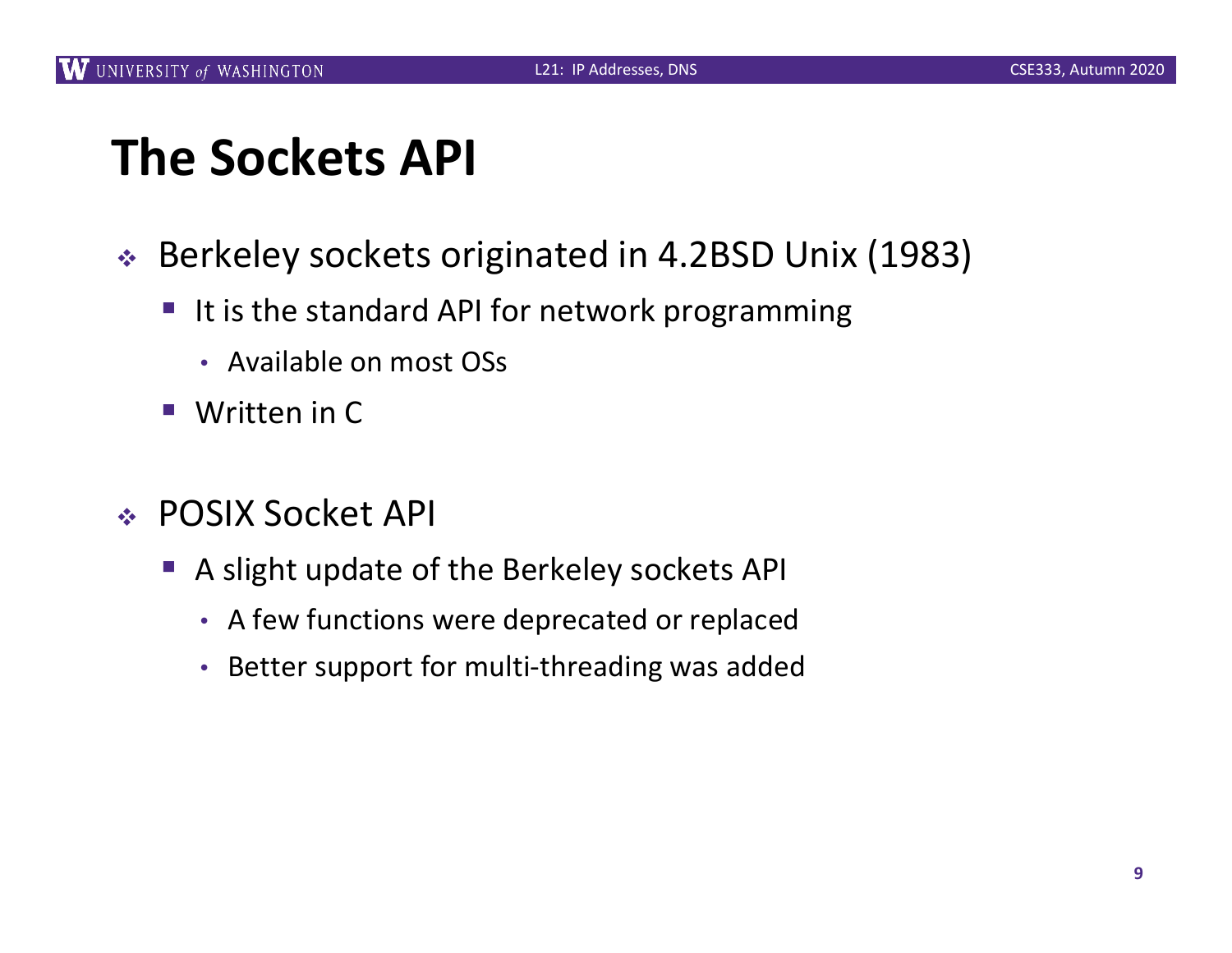# **Socket API: Client TCP Connection**

- ↓ We'll start by looking at the API from the point of view of a client connecting to a server over TCP
- $\cdot$  There are five steps:
	- 1) Figure out the IP address and port to which to connect
	- 2) Create a socket
	- 3) Connect the socket to the remote server
	- 4) .**read**() and **write**() data using the socket
	- 5) Close the socket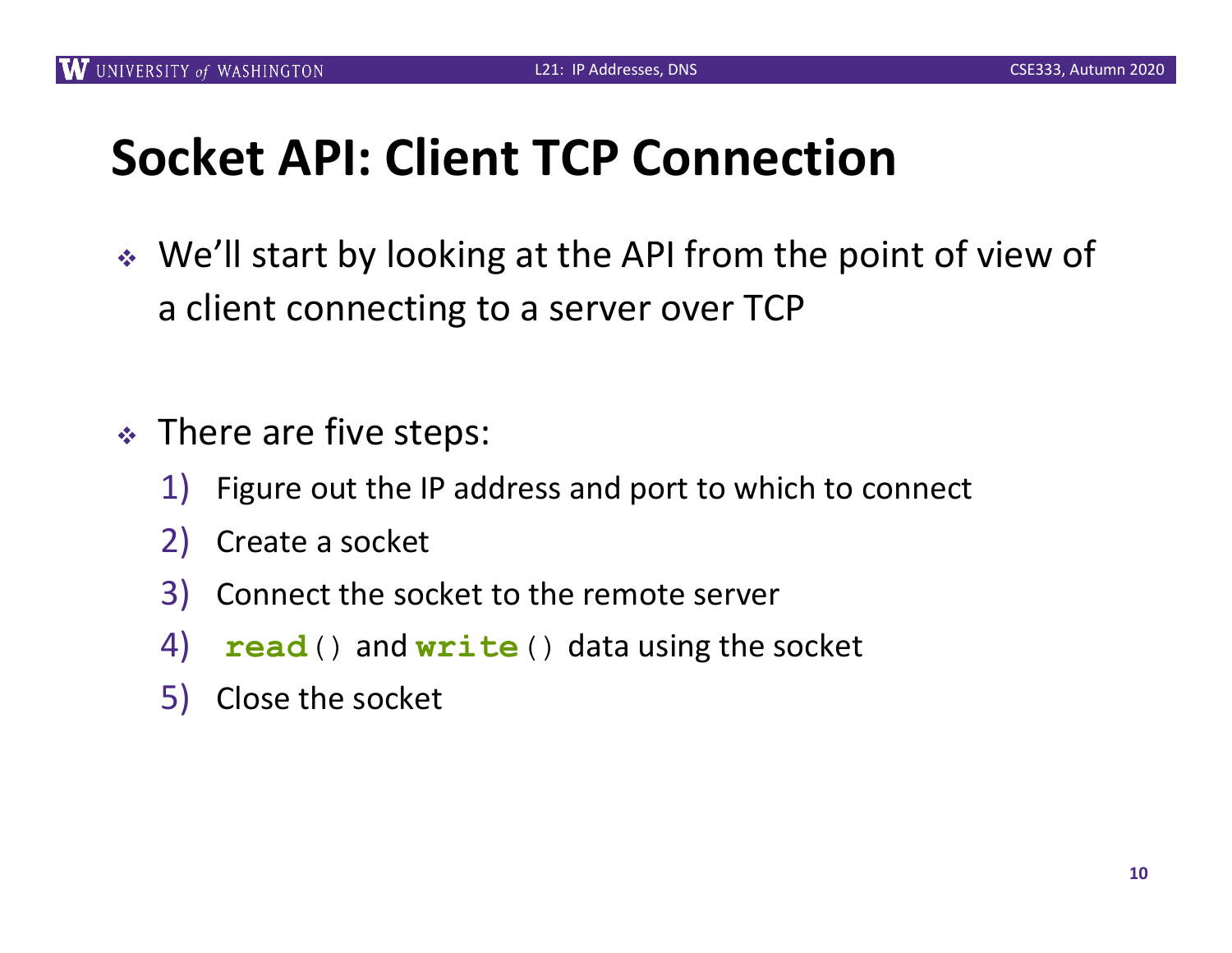## **Step 1: Figure Out IP Address and Port**

- ◆ Several parts:
	- Network addresses
	- Data structures for address info
	- DNS Doman Name System finding IP addresses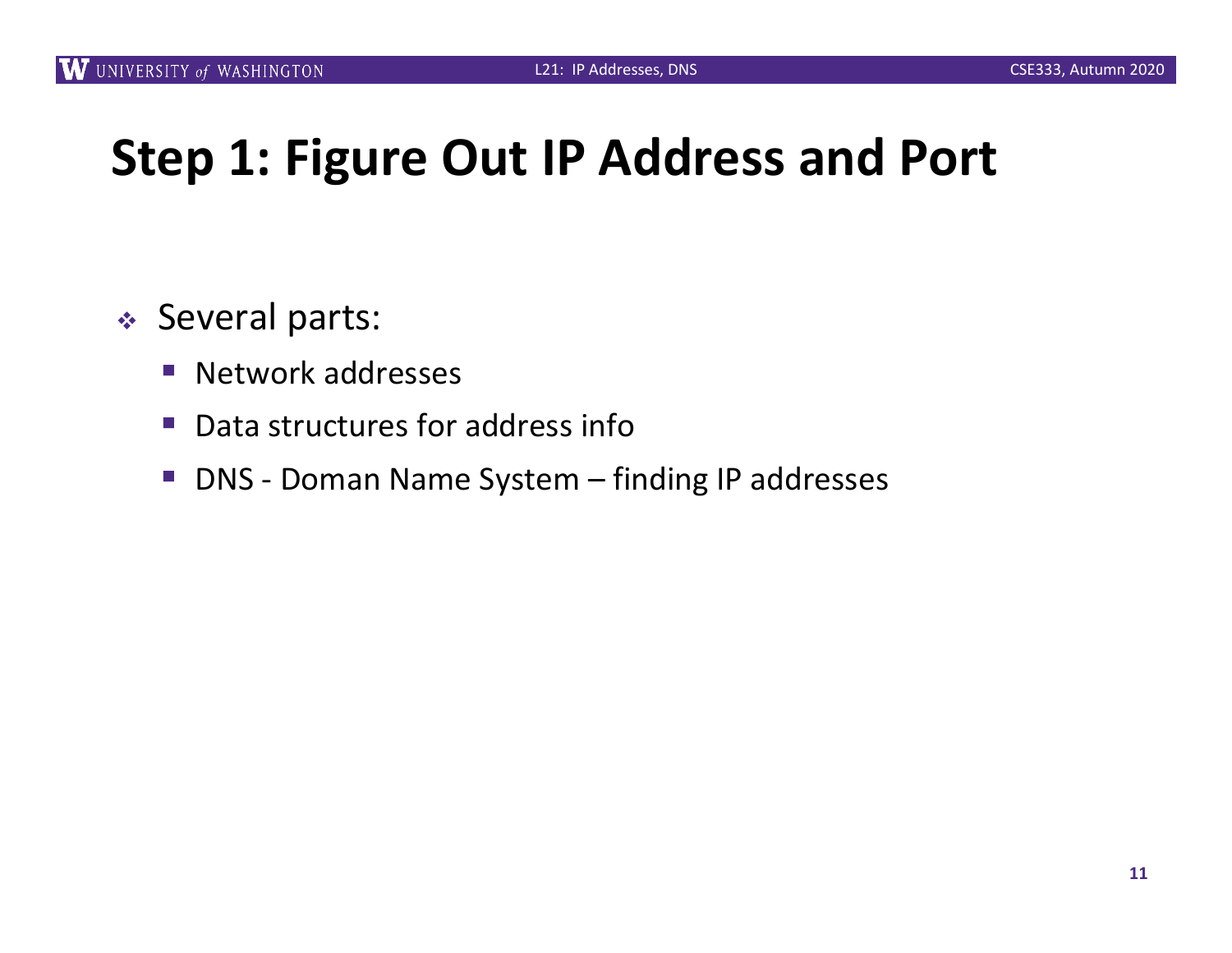## **IPv4 Network Addresses**

- **↓** An IPv4 address is a 4-byte tuple
	- For humans, written in "dotted-decimal notation"
	- *e.g.* 128.95.4.1  $(80:5f:04:01$  in hex)
- $\cdot$  IPv4 address exhaustion
	- There are  $2^{32} \approx 4.3$  billion IPv4 addresses
	- There are  $\approx$  7.6 billion people in the world (March 2018)
	- § Last unassigned IPv4 addresses allocated during 2011 to 2019 in various parts of the world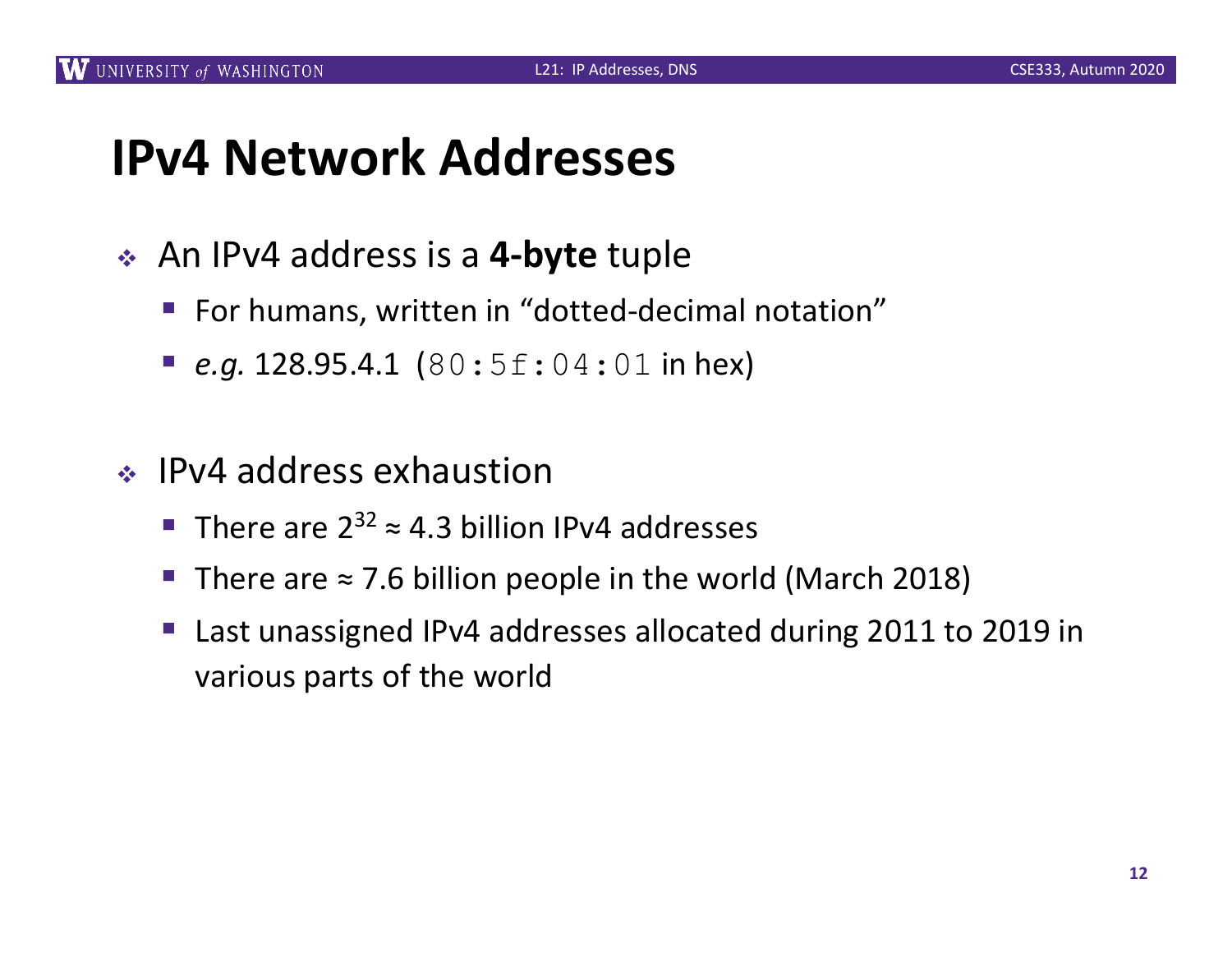## **IPv6 Network Addresses**

- <sup>v</sup> An IPv6 address is a **16-byte** tuple
	- Typically written in "hextets" (groups of 4 hex digits)
		- Can omit leading zeros in hextets
		- Double-colon replaces consecutive sections of zeros
	- § *e.g.* 2d01:0db8:f188:0000:0000:0000:0000:1f33
		- Shorthand: 2d01:db8:f188::1f33
	- § Transition is still ongoing
		- IPv4-mapped IPv6 addresses
			- $-128.95.4.1$  mapped to::ffff:128.95.4.1 or::ffff:805f:401
		- This unfortunately makes network programming more of a headache  $\odot$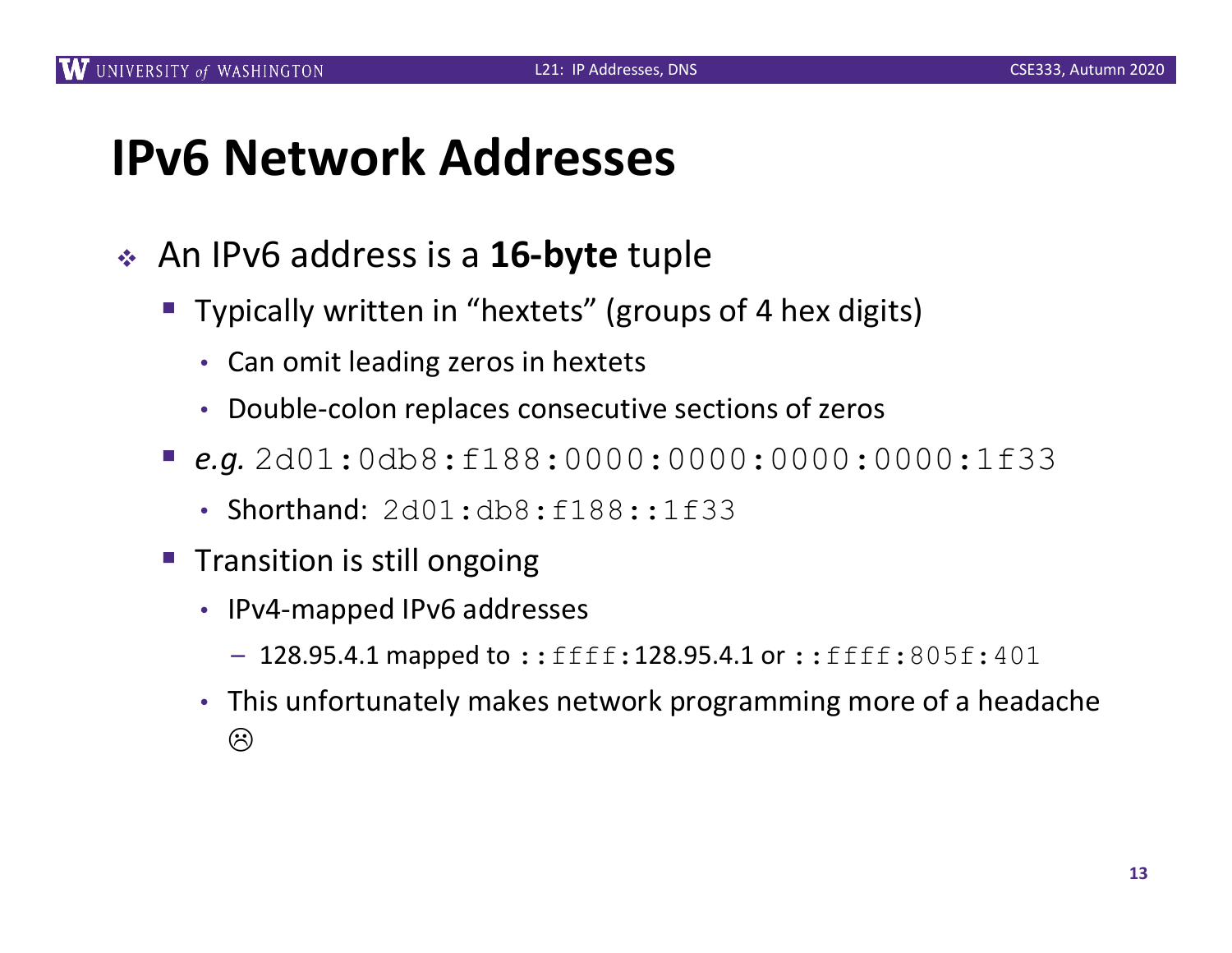## **Linux Socket Addresses**

- <sup>v</sup> Structures, constants, and helper functions available in #include <arpa/inet.h>
- Addresses stored in network byte order (big endian)
- \* Converting between host and network byte orders:
	- § uint32\_t **htonl**(uint32\_t hostlong);
	- § uint32\_t **ntohl**(uint32\_t netlong);
		- $\cdot$  'h' for host byte order and 'n' for network byte order
		- Also versions with 's' for short  $(uint16-t$  instead)
- $\div$  How to handle both IPv4 and IPv6?
	- Use C structs for each, but make them somewhat similar
	- Use defined constants to differentiate when to use each:  $AF$  INET for IPv4 and AF INET6 for IPv6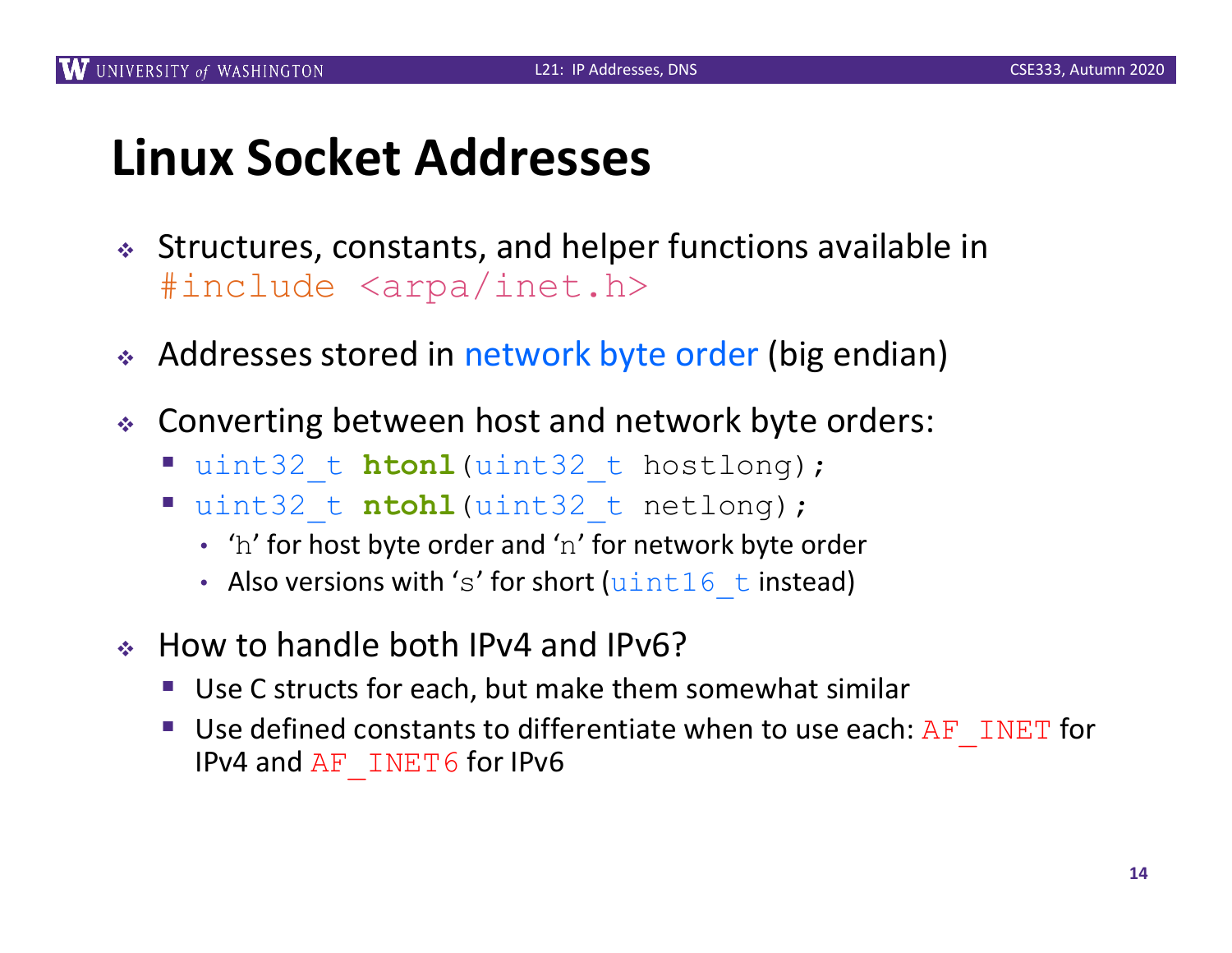#### **IPv4 Address Structures**

```
// IPv4 4-byte address
struct in addr {
 uint32_t s_addr; // Address in network byte order
};
// An IPv4-specific address structure
struct sockaddr in {
  sa_family_t sin_family; // Address family: AF_INET
  in_port_t sin_port; // Port in network byte order
 struct in_addr sin_addr; // IPv4 address
 unsigned char sin_zero[8]; // Pad out to 16 bytes
};
```
#### struct sockaddr\_in:

| $\overline{\phantom{0}}$<br>famil | port<br>$\tau$ $\tau$<br><b>-</b> | ~ ~<br>∽<br>ᅴ<br>$rac{1}{2}$ | zero<br>∼ |
|-----------------------------------|-----------------------------------|------------------------------|-----------|
|                                   |                                   |                              |           |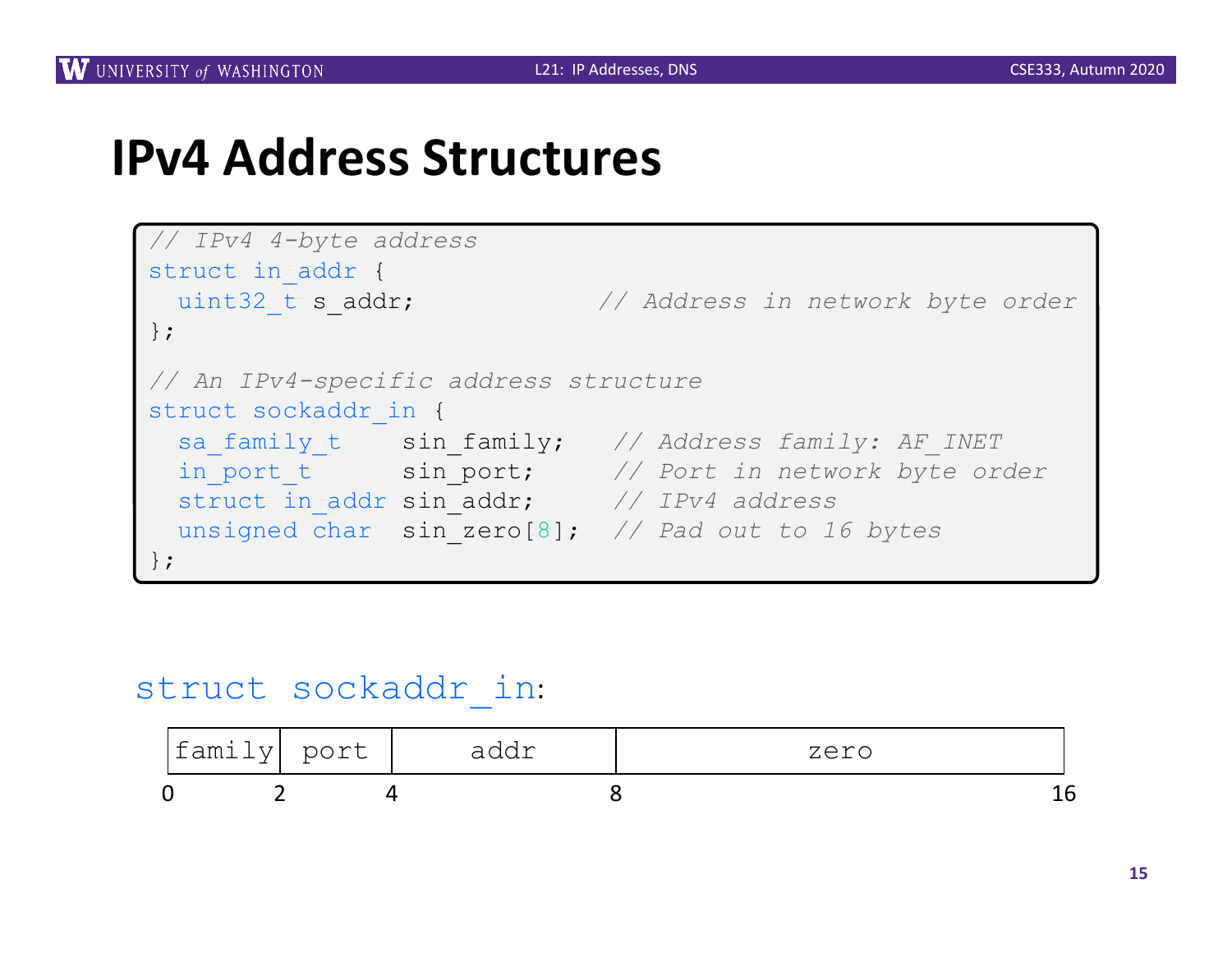#### **IPv6 Address Structures**

```
// IPv6 16-byte address
struct in6 addr {
 uint8_t s6_addr[16]; // Address in network byte order
};
// An IPv6-specific address structure
struct sockaddr in6 {
 sa_family_t sin6_family; // Address family: AF_INET6
 in_port_t sin6_port; // Port number
 uint32_t sin6_flowinfo; // IPv6 flow information
 struct in6_addr sin6_addr; // IPv6 address
 uint32 t sin6 scope id; // Scope ID
};
```
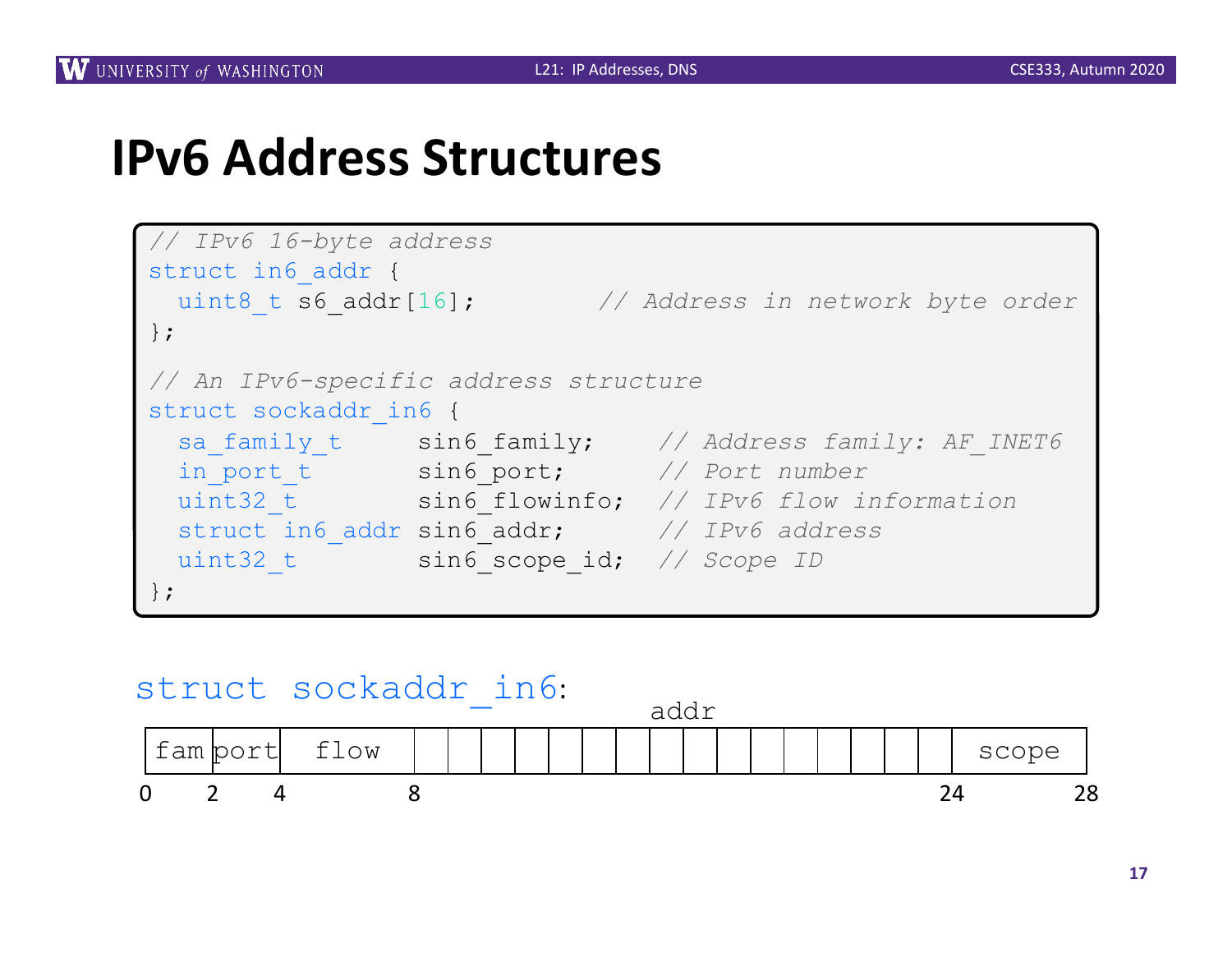## **Generic Address Structures**

```
// A mostly-protocol-independent address structure.
// Pointer to this is parameter type for socket system calls.
struct sockaddr {
 sa_family_t sa_family; // Address family (AF_* constants)
 char sa_data[14]; // Socket address (size varies
                          // according to socket domain)
};
// A structure big enough to hold either IPv4 or IPv6 structs
struct sockaddr storage {
 sa family t ss family; // Address family
 // padding and alignment; don't worry about the details
 char ss pad1[ SS PAD1SIZE];
 int64 t ss align;
 char ss pad2[ SS PAD2SIZE];
};
```
**E** Commonly create struct sockaddr storage, then pass pointer cast as struct sockaddr\* to **connect**()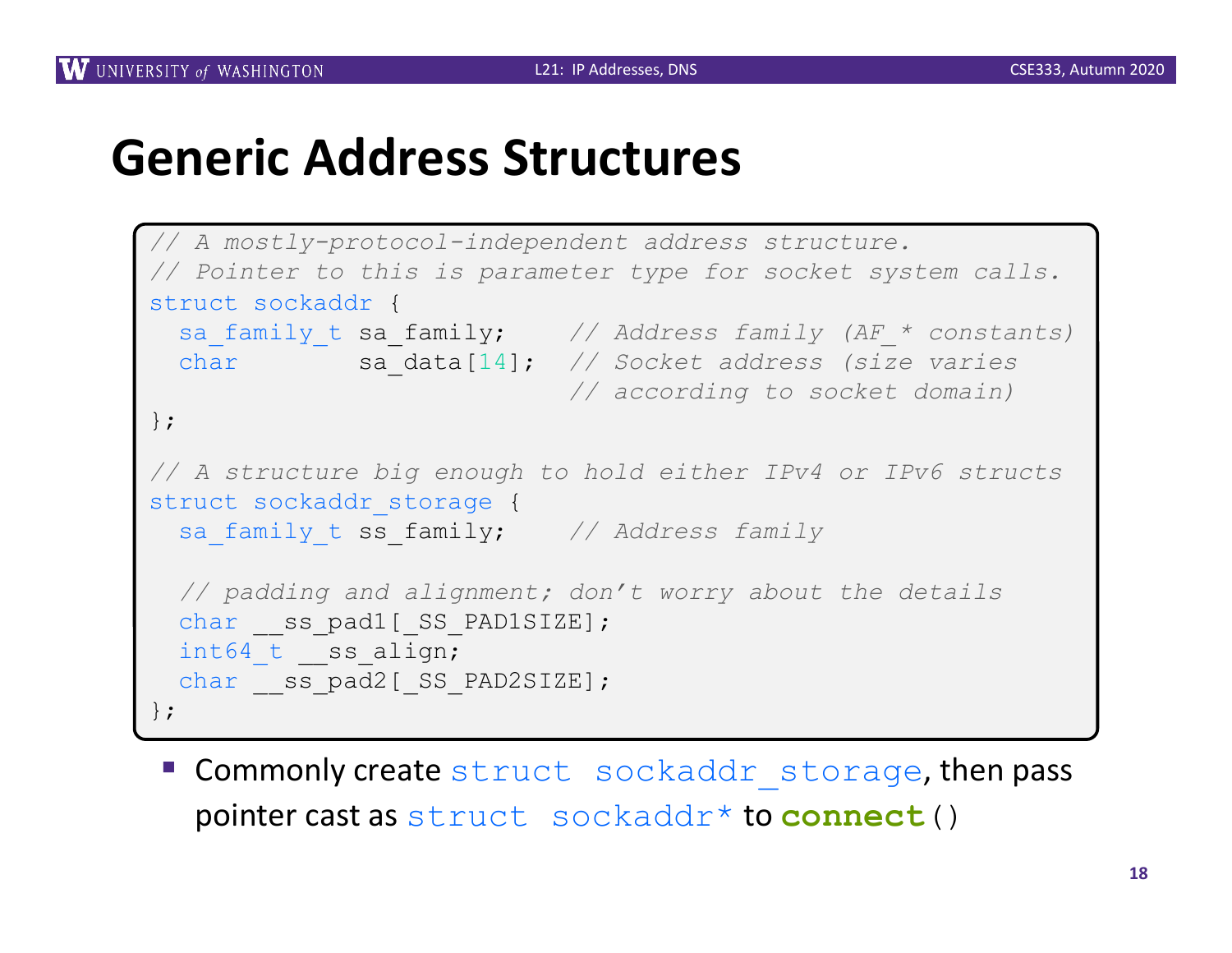#### **Address Conversion**

- \* int inet pton (int af, const char\* src, void\* dst);
	- Converts human-readable string representation ("presentation") to **n**etwork byte ordered address
	- Returns 1 (success), 0 (bad  $src$ ), or -1 (error)

```
#include <stdlib.h>
#include <arpa/inet.h>
int main(int argc, char **argv) {
 struct sockaddr in sa; // IPv4
 struct sockaddr_in6 sa6; // IPv6
 // IPv4 string to sockaddr_in (192.0.2.1 = C0:00:02:01).
 inet pton(AF INET, "192.0.2.1", &(sa.sin addr));
 // IPv6 string to sockaddr_in6.
 inet pton(AF_INET6, "2001:db8:63b3:1::3490", &(sa6.sin6_addr));
 return EXIT_SUCCESS;
}
                                                         genaddr.cc
```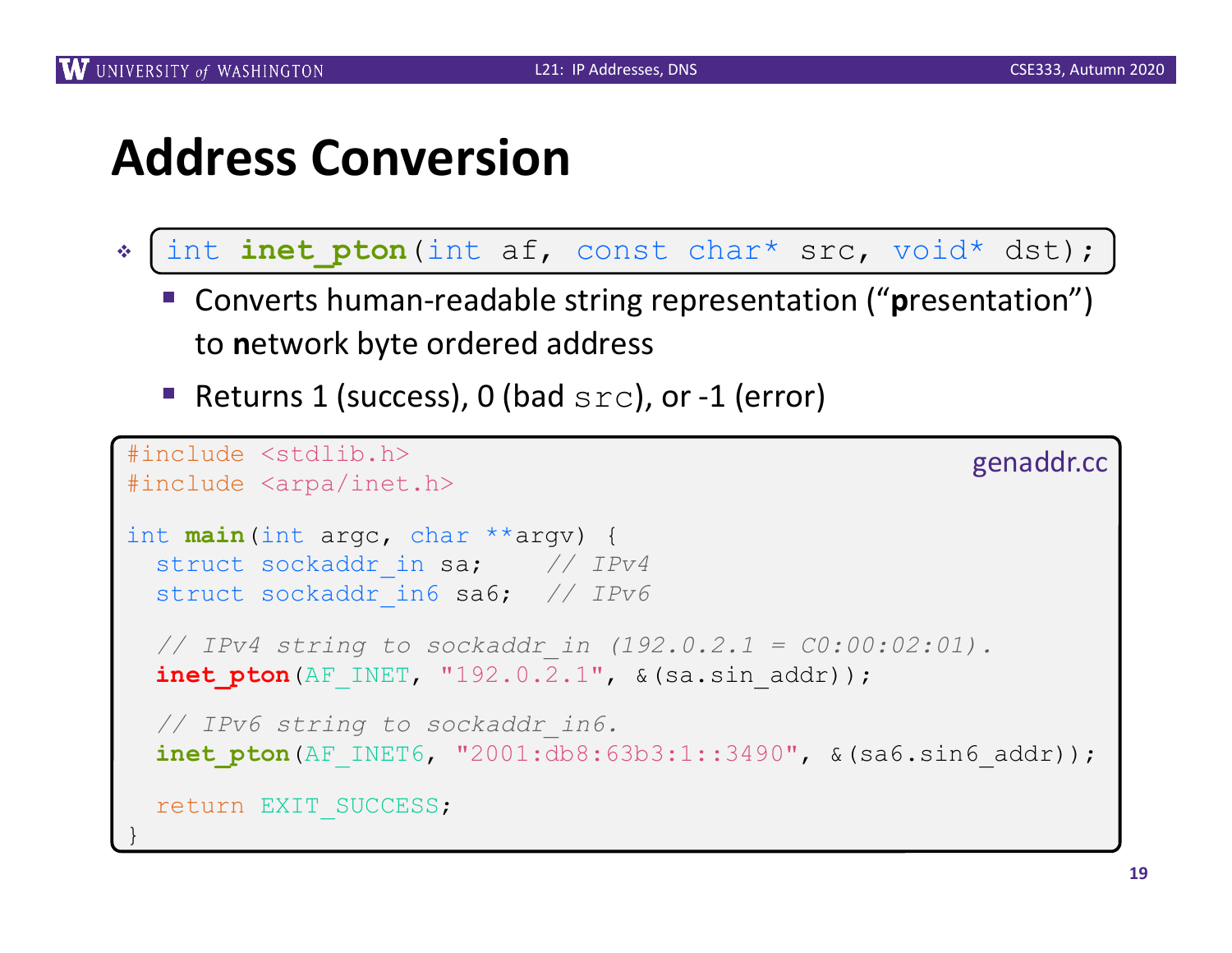## **Address Conversion**

- \* const char\* inet\_ntop(int af, const void\* src, char\* dst, socklen t size);
	- **E.** Converts network addr in src into buffer dst of size size

```
#include <stdlib.h>
#include <arpa/inet.h>
int main(int argc, char **argv) {
 struct sockaddr in6 sa6; // IPv6
 char astring[INET6_ADDRSTRLEN]; // IPv6
 // IPv6 string to sockaddr_in6.
 inet pton(AF_INET6, "2001:0db8:63b3:1::3490", &(sa6.sin6 addr));
 // sockaddr_in6 to IPv6 string.
 inet ntop(AF_INET6, &(sa6.sin6 addr), astring, INET6 ADDRSTRLEN);
 std:: cout << astring << std:: endl;
 return EXIT_SUCCESS;
}
                                                         genstring.cc
```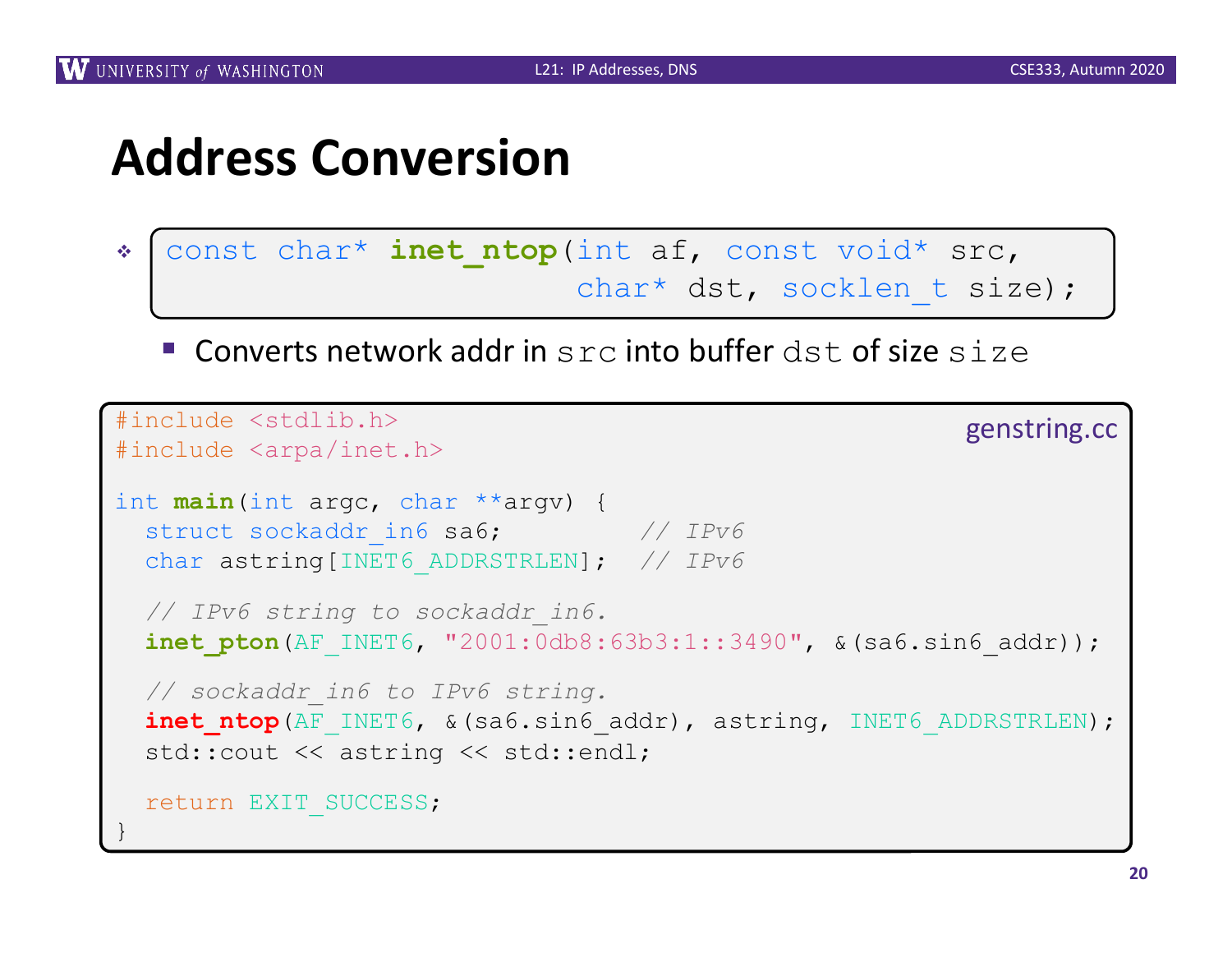#### **Domain Name System**

- ◆ People tend to use DNS names, not IP addresses
	- The Sockets API lets you convert between the two
	- It's a complicated process, though:
		- A given DNS name can have many IP addresses
		- Many different IP addresses can map to the same DNS name
			- An IP address will reverse map into at most one DNS name
		- A DNS lookup may require interacting with many DNS servers
- $\cdot$  You can use the Linux program "dig" to explore DNS
	- dig @server name type (+short)
		- server: specific name server to query
		- type: A (IPv4), AAAA (IPv6), ANY (includes all types)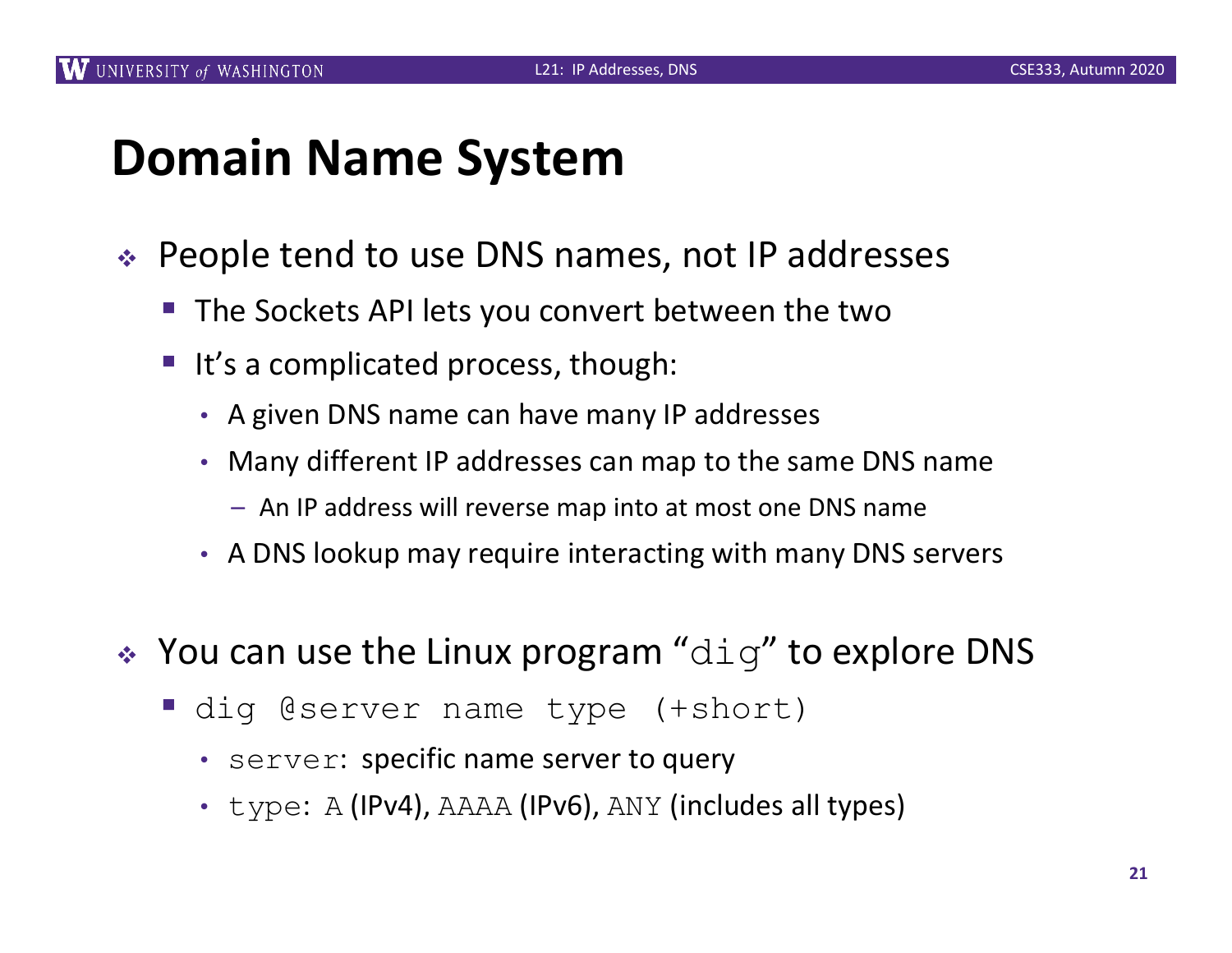# **DNS Hierarchy**

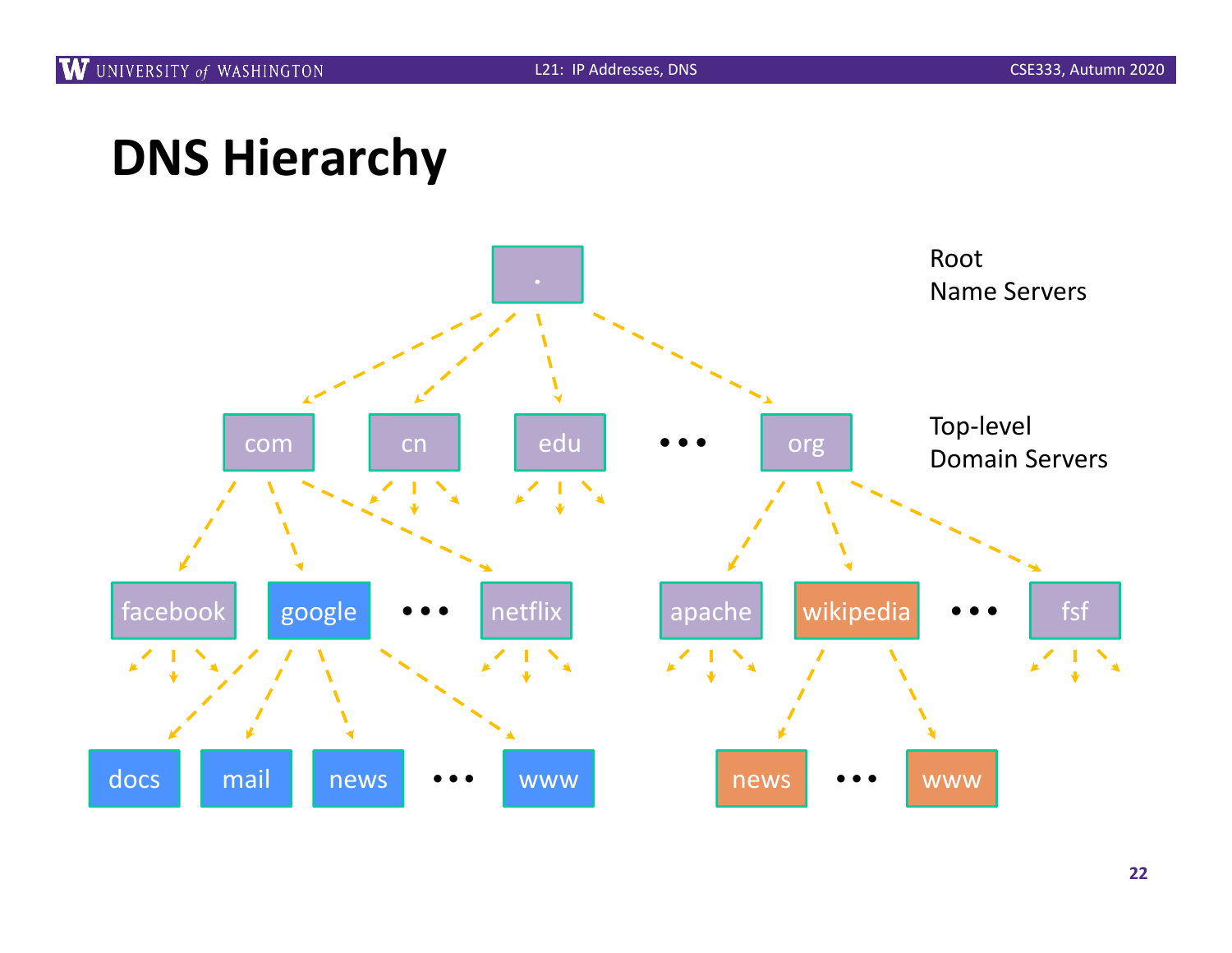## **Resolving DNS Names**

- <sup>v</sup> The POSIX way is to use **getaddrinfo**()
	- A complicated system call found in  $\#\text{include}$   $\leq$  netdb.h>

```
I int getaddrinfo(const char* hostname,
                   const char* service, 
                   const struct addrinfo* hints, 
                   struct addrinfo** res);
```
- Tell **getaddrinfo**() which host and port you want resolved
	- String representation for host: DNS name or IP address
- Set up a "hints" structure with constraints you want respected
- **getaddrinfo**() gives you a list of results packed into an "addrinfo" structure/linked list
	- Returns 0 on success; returns negative number on failure
- Free the struct addrinfo later using **freeaddrinfo**()